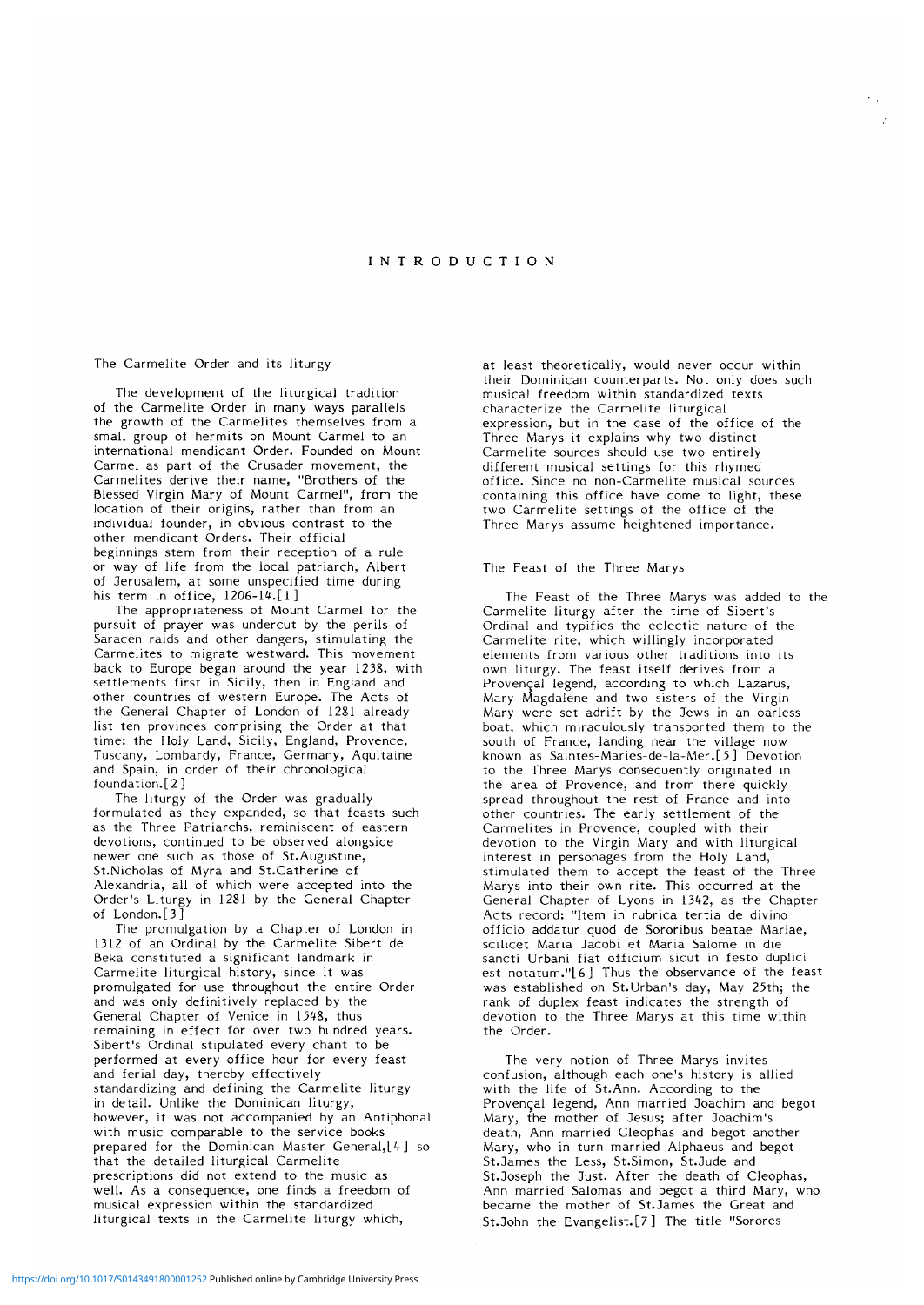Beatae Mariae Virginis", which often designates the feast, refers to Mary the daughter of Cleophas and Mary the daughter of Salomas, two Marys who, when spoken of in conjunction with the Virgin Mary, then become the Three Marys. Furthermore, they are often associated with St.Mary Magdalene, in whose company they purportedly came to France; this last Mary remains a distinct and not a fourth Mary. The legend of the Three Marys is also linked with the Carmelite chronicler Jean de Venette, who wrote his celebrated Histoire des Trois Maries in 1357.[8 ] Jean de Venette became prior of the Paris Carmel in 1339,[9] and later was provincial of France, in which capacity he undoubtedly attended the General Chapter of Lyons which adopted the feast of the Three Marys in 1342.[10] This feast endured within the Carmelite rite until 1584, when it was suppressed in a liturgical reform which eliminated all feasts of doubtful origin being observed within the Order at that time.[11]

#### Sources of the Office of the Three Marys

Two complete sets of early Carmelite Antiphonals have survived into modern times: a 14th-century set of codices originally used in the Carmine of Florence and now housed there and in the San Marco Museum; and a 15th-century set of manuscripts originally used in the Carmelite convent of Mainz, and now housed in that city's Dom- und Diözesanmuseum.[12] Not only does each of these two sets of Antiphonals contain a complete rhymed office for the feast of the Three Marys, but an entirely different musical setting for these texts is used in each source; as a result, one rhymed office for the Three Marys occurs in Florence, Carmine, manuscript O, reflecting 14th-century Florentine Carmelite usage, and another is contained in Mainz, Domund Diözesanmuseum, Codex E, reflecting 15th-century Mainz Carmelite practice. These two settings offer valuable insights into the liturgical practices of the Carmelite Order in the early centuries of the Carmelite liturgy; they also enhance our appreciation of the office itself, since they are the only two musical settings of this office currently extant.

Table 1 on the next page shows the pieces comprising this feast, along with the number of the folio on which they begin in each of the two Carmelite sources. The following abbreviations will be used in this table, as well as in our discussion of the pieces for this office:

CarME = Mainz, Dom- und Diozesanmuseum, Codex E  $CarFO = Florence, Carmine, ms. 0$ 

| N          | ⋍   | Nocturn             |
|------------|-----|---------------------|
| L          |     | Lauds               |
| МA         | 霊   | Magnificat Antiphon |
| BA         | $=$ | Benedictus Antiphon |
| <b>INV</b> | =   | Invitatory Antiphon |
| А          | =   | Antiphon            |
| R          | ÷   | Responsory          |
| SR         | =   | Short Responsory    |
| v          | =   | Verse               |
| PS         |     | Psalm (Canticle)    |
|            |     |                     |

This table shows that the ordering of pieces in each source is consistent except for the Lauds antiphons: the 3rd Lauds antiphon in CarME is Hee cum *acomatibus,* which does not occur in CarFO, and the 5th Lauds antiphon in CarFO is *Respondens autem angelus,* which does not occur in CarME. Both Carmelite sources obviously exhibit some independence in the selection of pieces to be included in the office, perhaps also suggesting that other chants were available to the redactors of these two sources. Only CarFO includes the short responsories for the Little Hours, which supports the idea that more pieces may have been included in the sources from which the Carmelites drew. Nonetheless, these two are the only manuscripts containing the office so far known.

Occasional textual differences in these chants occur from one Carmelite source to another, clearly suggesting that the tradition from which the Carmelites drew was a large one. Thus the 1st Matins responsory is *Sollempnitas beatarum* in CarME and *Dies festus beatarum* in CarFO; the 6th Matins antiphon (N2 A3) is Maria *Salome* in CarME and £t *Maria Salome* in CarFO. Occasionally a seemingly insignificant word substitution or addition may have significant consequences for the metre of the chant, since the number of syllables in the line affects the poetic rhythm of the antiphon or responsory.

## Subject matter

This rhymed office is particularly interesting because its subject matter is not only extra-biblical, but also for the most part legendary. Significantly, the texts used for the chants of the rhymed office are conservative in scope and limit themselves to an identification of the three sisters, an account of their discovery of the resurrection at Easter, and a description of the glory they enjoy in heaven. Thus areas that might be open to dispute, such as their activities after the resurrection, are tactfully omitted from the texts of the rhymed office.

Specifically, the antiphons for the 2nd Nocturn of Matins identify the Three Marys, each a daughter of St.Ann by a different husband:

9. N2 Al

Maria de Ioachim / fuit primogenita / que domini postea / mater fuit inclita. (Mary of Joachim was the firstborn, who afterwards became the renowned mother of the Lord.)

10. N2 A2

(Hec) Maria Iacobi / minoris est mater / cuius fuit Cleophas / homo iustus pater. (Mary is the mother of James the Less, whose father was Cleophas the Just man. )

11. N2 A3

(Et) Maria Salome / proles erudita / paterno sit nomine / fuit insignita. (Mary of Salomas, since she was a well-educated daughter, was given the distinction of her father's name.)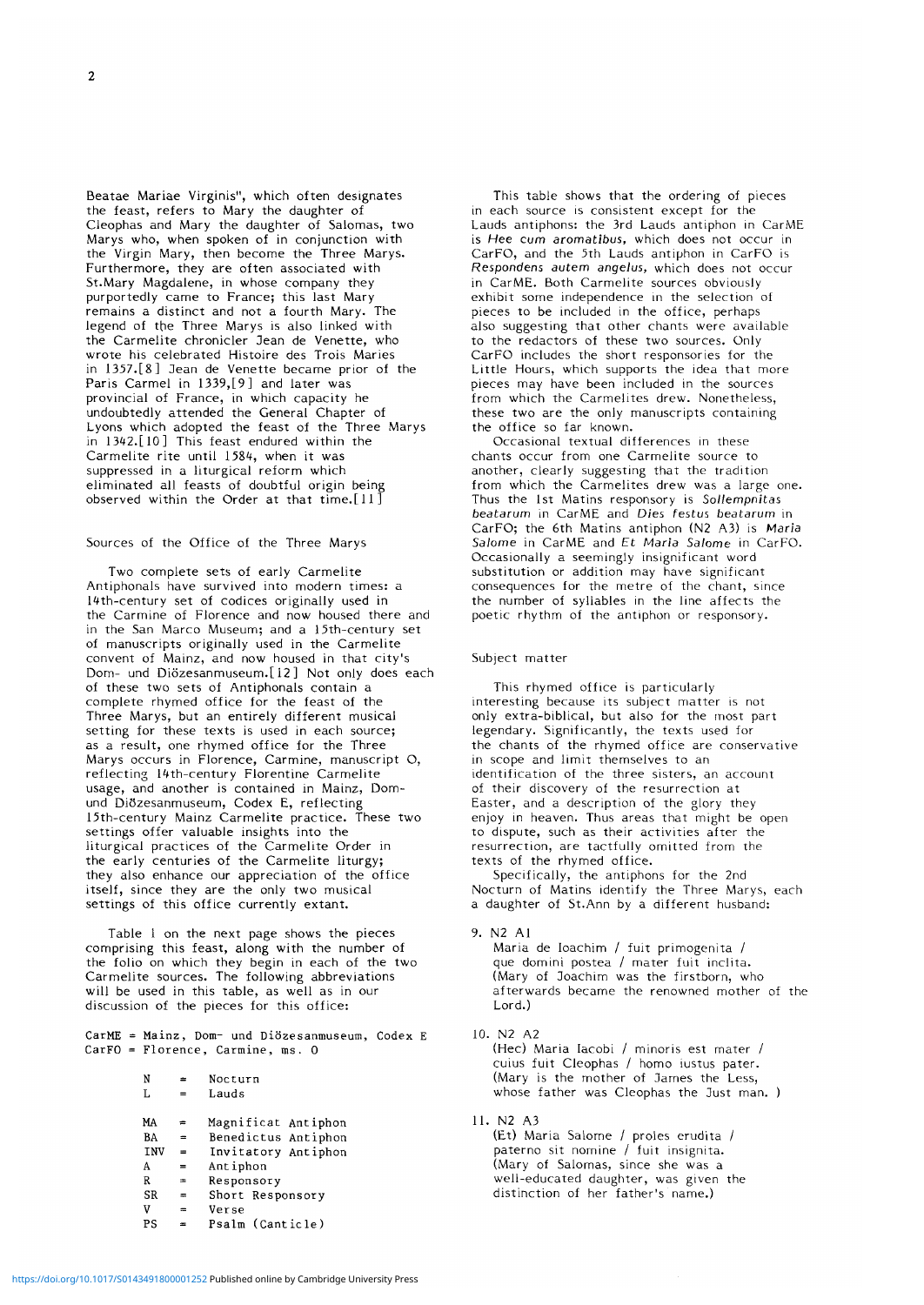# TABLE I

#### THE FEAST OF THE THREE MARYS LOCATION OF CHANTS IN THE CARMELITE SOURCES WITH MODAL ASSIGNMENTS

| No. in Chant   | Incipit    |                              |                         | CarME    |                |                          | CarFO          |  |  |
|----------------|------------|------------------------------|-------------------------|----------|----------------|--------------------------|----------------|--|--|
| Edition        |            |                              |                         | fol.     | mode           | fol.                     | mode           |  |  |
|                |            |                              | Ist VESPERS             |          |                |                          |                |  |  |
| $\mathbf{l}$ . | МA         | Ecce dies gloriosa           | PS Magnificat           | 487r     | $\blacksquare$ | 42 r                     | 1              |  |  |
|                |            |                              | MATINS                  |          |                |                          |                |  |  |
| 2.             | <b>INV</b> | Jubilemus in hac die         | PS Venite               | 487v 4   |                | 42v                      | 4              |  |  |
|                |            |                              | Ist Nocturn             |          |                |                          |                |  |  |
| 3.             | NI AI      | Gratuletur civium            | PS Domine dominus       | 488r     | $\mathbf{I}$   | 43r                      | 2              |  |  |
| 4.             | $N!$ A2    | Hodie celebritas             | PS Celi enarrant        | 488v     | 2              | 43v                      | 4              |  |  |
| 5.             | NI A3      | Alme matris nomine           | PS Domini est terra     | 489r     | 3              | 44 r                     | 3              |  |  |
| 6.             | NI RI      | Sollempnitas/Dies festus     | V Felicium par sororum  | 489r     | $\mathbf{I}$   | 44 r                     | 1              |  |  |
| 7.             | NI R2      | Ante regis solium            | V Hee puelle            | 490r     | 2              | 45r                      | 3              |  |  |
| 8.             | NI R3      | Hodie Marie Iacobi           | V Ad earum igitur       | 49 I r   | 6*             | 46r                      | $\mathbf{I}$   |  |  |
|                |            |                              | 2nd Nocturn             |          |                |                          |                |  |  |
| 9.             | $N2$ Al    | Maria de Ioachim             | PS Eructavit            | 492v     | 4              | 47v                      | 7              |  |  |
| 10.            | N2 A2      | (Hec) Maria Iacobi minoris   | PS Deus noster refugium | 493r     | 5              | 48r                      | 8              |  |  |
| 11.            | N2 A3      | (Et) Maria Salome proles     | PS Fundamenta           | 493v     | $6*$           | 48v                      | $\mathbf{I}$   |  |  |
| 12.            | N2 R1      | Maria Magdalene dueque       | V Et dicunt ad invicem  | 494 r    | 7              | 48v                      | 5              |  |  |
| 13.            | N2 R2      | Mirande propagines           | V Sic ex Anna           | 495r     | 2              | 49v                      | $\overline{2}$ |  |  |
| 14.            | N2 R3      | Super throno Salomonis       | V Virgo mater pietatis  | 496r     | 6              | 50v                      | 8              |  |  |
|                |            |                              | 3rd Nocturn             |          |                |                          |                |  |  |
| 15.            | N3 Al      | Maria primogenita            | PS Cantate i.           | 497v     | 8              | 52 r                     | $\mathbf{l}$   |  |  |
| 16.            | N3 A2      | Maria mater Iacobi           | PS Dominus regnavit     | 497v     | 8              | 52v                      | 3              |  |  |
| 17.            | N3 A3      | Cum/Ex hac ergo Iacobus      | PS Cantate ii.          | 498r     | 6              | 53r                      | 4              |  |  |
| 18.            | N3 R1      | O Ihesu deifere              | V Hee super candelabrum | 498v     | 5              | 53v                      | 6              |  |  |
| 19.            | N3 R2      | Orto solis radio             | V Non est hic           | 499v     | 8              | 54 v                     | 5              |  |  |
| 20.            | N3 R3      | Gaudeamus hodie              | V Felices matertere     | 500v     | 7              | 55v                      | 6              |  |  |
|                |            |                              | LAUDS                   |          |                |                          |                |  |  |
| 21.            | L Al       | Cum Maria Magdalene          | PS Dominus regnavit     | 502r     | 8              | 57r                      | $\mathbf{I}$   |  |  |
| 22.            | L A2       | Ad sepulchrum domini/veniunt | PS Jubilate             | 502v     | 7              | 57v                      | 2              |  |  |
| 23а.           | L A3       | Hee cum aromatibus           | PS Deus deus meus       | 503τ     | 7              | $\overline{\phantom{a}}$ |                |  |  |
| 23Ъ.           | L A3       | Quis revolvet lapidem        | PS Deus deus meus       | -        |                | 58 r                     | 5              |  |  |
| 24.            | L A4       | Et intrantes iuv./splen.     | PS Benedicite           | 503r     | 8              | 58 v                     | 3              |  |  |
| 25a.           | L A5       | Quis revolvet lapidem        | PS Laudate              | 503v     | 7              |                          |                |  |  |
| 25b.           | L A5       | Respondens autem angelus     | PS Laudate              | ÷        |                | 59r                      | 7              |  |  |
| 26.            | BA         | Mulieres (leniter) angelus   | PS Benedictus           | 504τ     | 6              | 59v                      | 5              |  |  |
|                |            |                              | LITTLE HOURS            |          |                |                          |                |  |  |
| 27.            | SR         | Maria Iacobi et Salome       | V Ut venientes          |          |                | 60r                      | 6              |  |  |
| 28.            | SR         | Et respicientes              | V Erat quippe           |          |                | 60v                      | 6              |  |  |
| 29.            | SR         | Hee cum aromatibus           | V Ubi corpus            |          |                | 61r                      | 6              |  |  |
|                |            |                              | 2nd VESPERS             |          |                |                          |                |  |  |
| 30.            | MA         | $0$ lux (de) luce            | PS Magnificat           | $505r$ 5 |                | 6 I v                    | 5              |  |  |
|                |            |                              |                         |          |                |                          |                |  |  |

\* transposed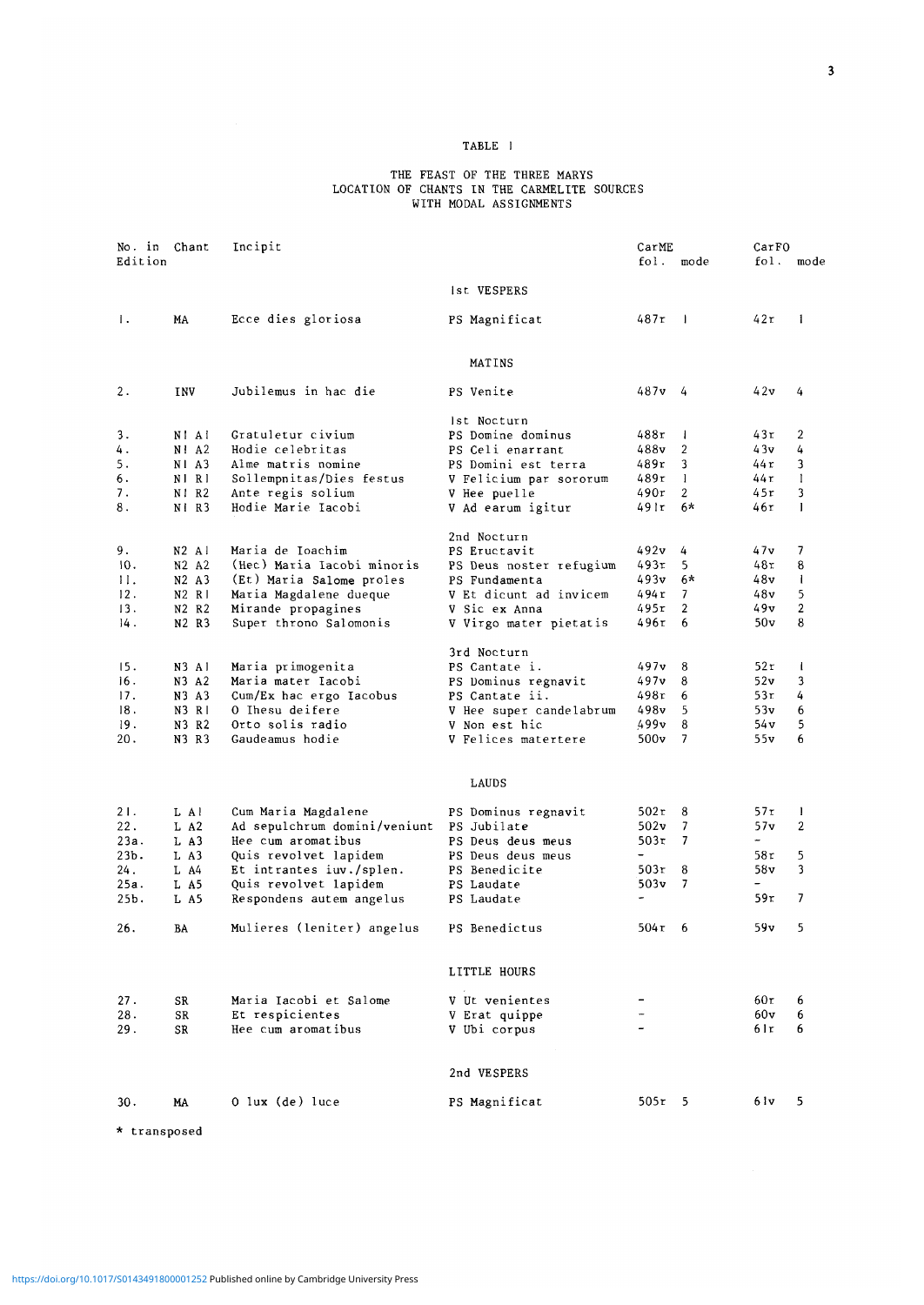The 2nd responsory for the 2nd Nocturn also describes their role in history in terms of the offspring they bore:

13. N2 R2 Mirande propagines / tres ex una vita. / Generantur procreantur / ex quibus sex homines / et creator vite / alleluia. V Sic ex Anna tres puelle /

omnis dicte maris stelle. (Three wonderful offspring came forth from the one life, from whom in turn were created six men, and the creator of life, alleluia. Thus from Ann came three young women, all called star of the sea.

The antiphons of the 3rd Nocturn specify in more detail the progeny of these Marys:

15. N3 Al

- Maria primogenita / Ioseph desponsata / sine viri semine / fuit fecundata. (Mary the firstborn was betrothed to Joseph; she became with child without the seed of man.)
- 16. N3 A2 Maria mater lacobi / minoris Alpheo / sed Maria Salome / datur Zebedeo. (Mary [the wife] of Alpheus was the mother of James the Less; but Mary of Salomas was given [in marriage] to Zebedee.)
- 17. N3 A3 Cum hac ergo Iacobus / maior fuit natus / et alter discipulus / deo plus amatus. (Therefore of the latter was born James the Greater and the other disciple most beloved by God.)

The 3rd responsory of the 3rd Nocturn specifies the joy the three Marys enjoy in heaven:

20. N3 R3 Gaudeamus hodie / immense letitie/ laudes extollantur / dum regine glorie / sorores egregie.

Anna due filie / celo coronantur/ alleluia.

V Felices matertere / sorores christifere / cum virtutum munere / ad nos applicantur. (Let us therefore rejoice, with immense gladness let the praises be sung, as the famous sisters of the queen of glory, the two daughters, are crowned by Ann in heaven, alleluia.

Happy are the aunts, sisters of the bearer of Christ, since they are united to us by reason of their virtues.)

The responsory *Mirande propagines* (13. N2 R2) just quoted is textually very significant, since it establishes the relationship between St.Ann, her three daugters, and their offspring. Its verse attributes to all three daughters the title "Star of the Sea", usually attributed only to the Virgin Mary, in her litany. The responsory itself refers to "tres ex una vita", that is, the lives of the three Marys stemming from one life of St.Ann, and then refers to their progeny, "ex quibus sex homines / et creator vite": the six men are the offspring of the two sisters of the Virgin Mary, and the creator of life is Jesus, offspring of the Virgin Mary.

This responsory is pivotal, because it links the three preceding antiphons, which deal with the three husbands of St.Ann, fathers of the three Marys, to the three succeeding antiphons, which speak of their offspring. Thus the second of the following antiphons (16. N3 A2) establishes Mary, the daughter of Cleophas, as the wife of Alphaeus and the mother of St.James the Lesser; she also became the mother of St.Simon, St.Jude and St.Joseph the Just, although this is not specifically mentioned in the antiphon itself. The second half of this antiphon speaks of the third Mary, daughter of Salomas, who married Zebedee. The third antiphon (17. N3 A3) refers to her as being the mother of St.James the Greater and the "discipulus deo plus amatus", the beloved disciple, or St.John the Evangelist. James and John, the sons of Zebedee, it will be recalled, were the disciples called by Our Lord immediately after Simon (Peter) and Andrew; their mother, although not named in the Gospels, intercedes for them directly with Our Lord (Matthew 20:20). To give the relationship of this woman to Mary as her sister is entirely gratuitous; in addition, the sister is entirely gratuitous; in doutlion, the the Evangelist is a liberty taken by the writer the Evangelist is a liberty taken by the of the office. The four offspring of Mary daughter of Cleophas and the two sons of Mary daughter of Salomas thus comprise the six men<br>referred to in the responsory.

As one might expect, Mary the mother of Jesus enjoys pride of place in the liturgical arrangement of these antiphons, and is thus spoken of in the 1st antiphon of the 2nd and 3rd Nocturns, respectively. In the second instance great care is taken to safeguard her Immaculate Conception: "sine viri semine / fuit fecundata", suggesting that by the time of the writing of this office such considerations had become important. In a parallel fashion, the responsory *Mirande propagines* carefully distinguishes the Lord from the offspring of the other two Marys: "ex quibus sex homines et creator vite". The term "creator vite", an alternative one for Our Lord, recalls the opening of St.John's Gospel, which establishes the temporal primacy of the Word, Jesus, and his role as creator. The last responsory in the office, *Gaudeamus hodie,* correctly distinguishes the Virgin Mary from her two sisters, referring to her as "Queen of Glory", and then referring to the coronation of the two other daughters by St.Ann.

At the same time, the chants of this office also extol St.Ann, the mother of all three Marys. The role of her husbands, as well as the role of her daughters' husbands, is as secondary as the women's role in fostering life is preeminent.

## The music

The Table on p.3 also gives the modal assignments of each chant after the folio number in the respective sources. As the table readily demonstrates, the antiphons of CarME are in a clearly established modal sequence, the first six being in modes 1 through 6, and the last three being in modes 8, 8 and 6 respectively; the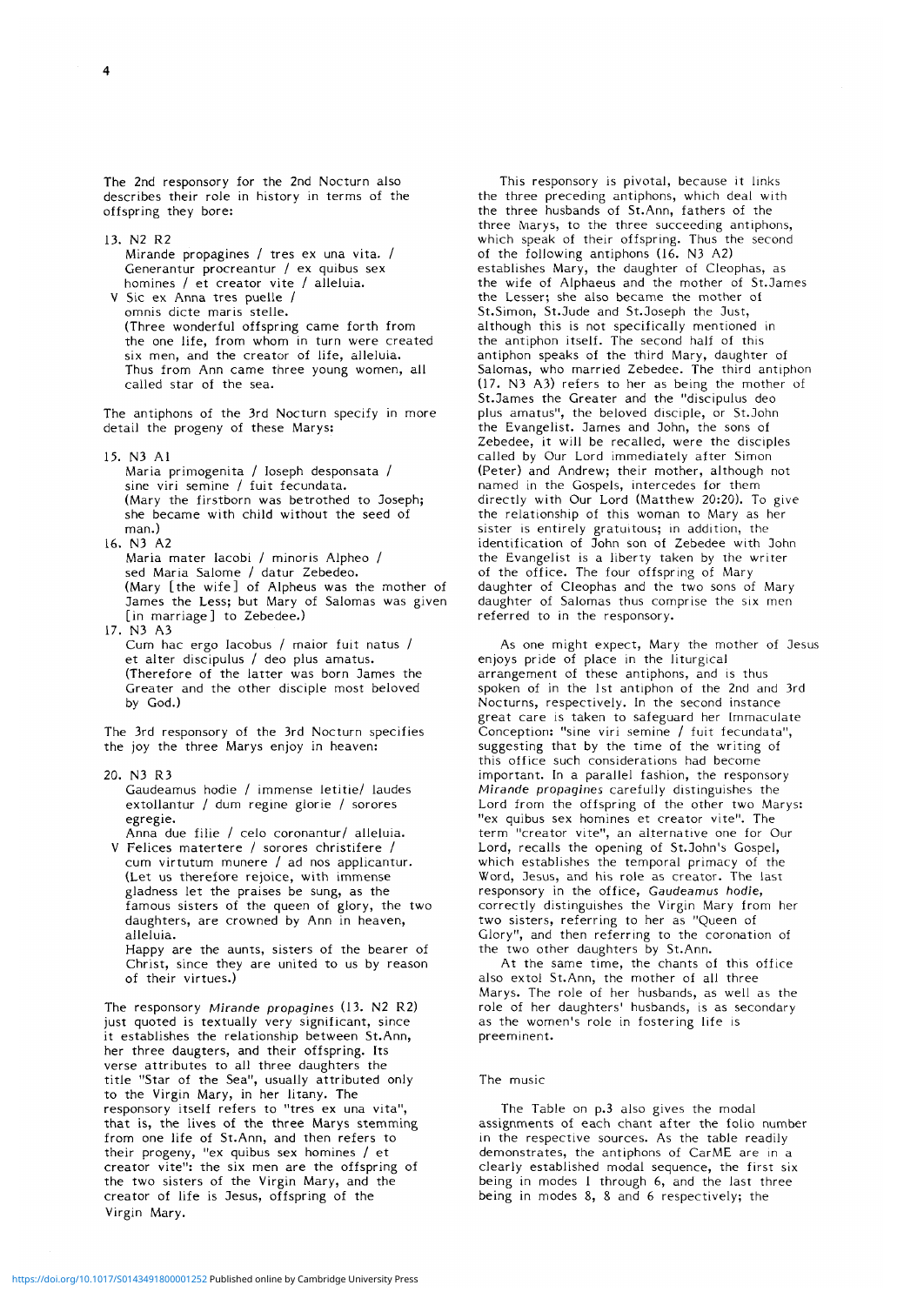responsories, however, are in no particular modal order. Interestingly, three of the Lauds antiphons are in mode 7 and the other two are in mode 8. The pieces of CarFO, on the other hand, exhibit no particular modal order.

Our discussion of these pieces will focus on those in modes 1 and 2. Both the Magnificat antiphon Ecce dies (1.) and the first responsory in each source, *Sollempnitas beatarum* (6a.) and *Dies festus* beatarum (6b.), occur in mode 1, but thus enabling us to compare these two distinct mode 1 settings of the same text. Having done this, we shall use these two representative pieces as a point of reference for a discussion of selected other pieces within modes 1 and 2. The reader is invited to turn, where necessary, to the parallel editions of these pieces in the main part of this book.

## 6a. Nl Rl *Sollempnitas* beatarum 6b. Nl Rl Dies *festus beatarum V Felicium par* sororum

Example 1 shows the verse *Felicium par sororum* as it appears in both Carmelite sources, in parallel with the traditional tone for the verses of responsories in this mode, mode 1. The CarME verse is slightly simpler than the responsory tone, presumably due to the brevity of the text; nonetheless, it follows the established tone very closely. The CarFO verse, on the other hand, is considerably more elaborate: for instance, at the opening word, "felicium", the range extends from D to c, a 7th, while the equivalent portion of the responsory tone spans a to F, only a 3rd. In the Florentine version the music at "(cho-)rus gaudet" repeats the median cadence figure, G-a-a-b-a-a, used at "sororum"; while in this repetition the function of the motive is clearly not cadential, since textually and musically this is the interior portion of a larger entity, it nevertheless adds cohesiveness to the Florentine rendition and is obviously used for stylistic reasons rather than for the sake of stylistic reasons rather than for the sake of conformity to the responsory tone. The CarFO verse ends on D rather than on the customary F, a reinforcement of the mode, which happens frequently in verses of rhymed offices.

Sollempnitas beatarum matris Christi germanarum Quas invitat ad superna Christus luce sempiterna V. Ob felicium par sororum<br>chorus gaudet supernorum.

(The solemnity of the blessed sisters of<br>the mother of Christ is celebrated today, whom Christ invites to heaven to enjoy the eternal light of glory. V. The choir of the heavens rejoices because of the companionship of the happy sisters.)

While a musical setting of this text must necessarily take the rhyme and poetic structure of the responsory into account, it must also preserve with clarity the meaning of the text.<br>In the first phrase, for instance, the<br>connection between subject and verb, connection between subject and verb, "sollempnitas" and "celebratur" should be upheld; similarly, in the second phrase, "Christus" is the subject of "invitat", a relationship which must also be safeguarded. In neither case will this happen if the poetic structure is reflected too literally in the music. Such care in the setting of the text matters less in the verse, since customarily the two halves of the text correspond to the two halves of the responsory tone.

CarME uses melodic direction and the careful grouping of notes to clarify these associations: for instance, at "sollempnitas" the melody moves from C to a in only eight notes, a direct arsis contrasting this single word with the second half of the phrase, "beatarum matris Christi germanarum", which moves in thesis fashion back down to D, the final of the mode. The G at the end of "beatarum" leads naturally to the F which marks the beginning of "matris", linking the two words to the disadvantage of the poetic structure, but to the advantage of textual clarity, and thereby creating one long descending phrase which ends at "germanarum". The words "celebratur" and "hodie" function analagously as the two halves' of the next phrase. Moreover, the simplicity and directness of the music at "sollempnitas" and "celebratur" links these two words to each other stylistically, thereby conveying the correct



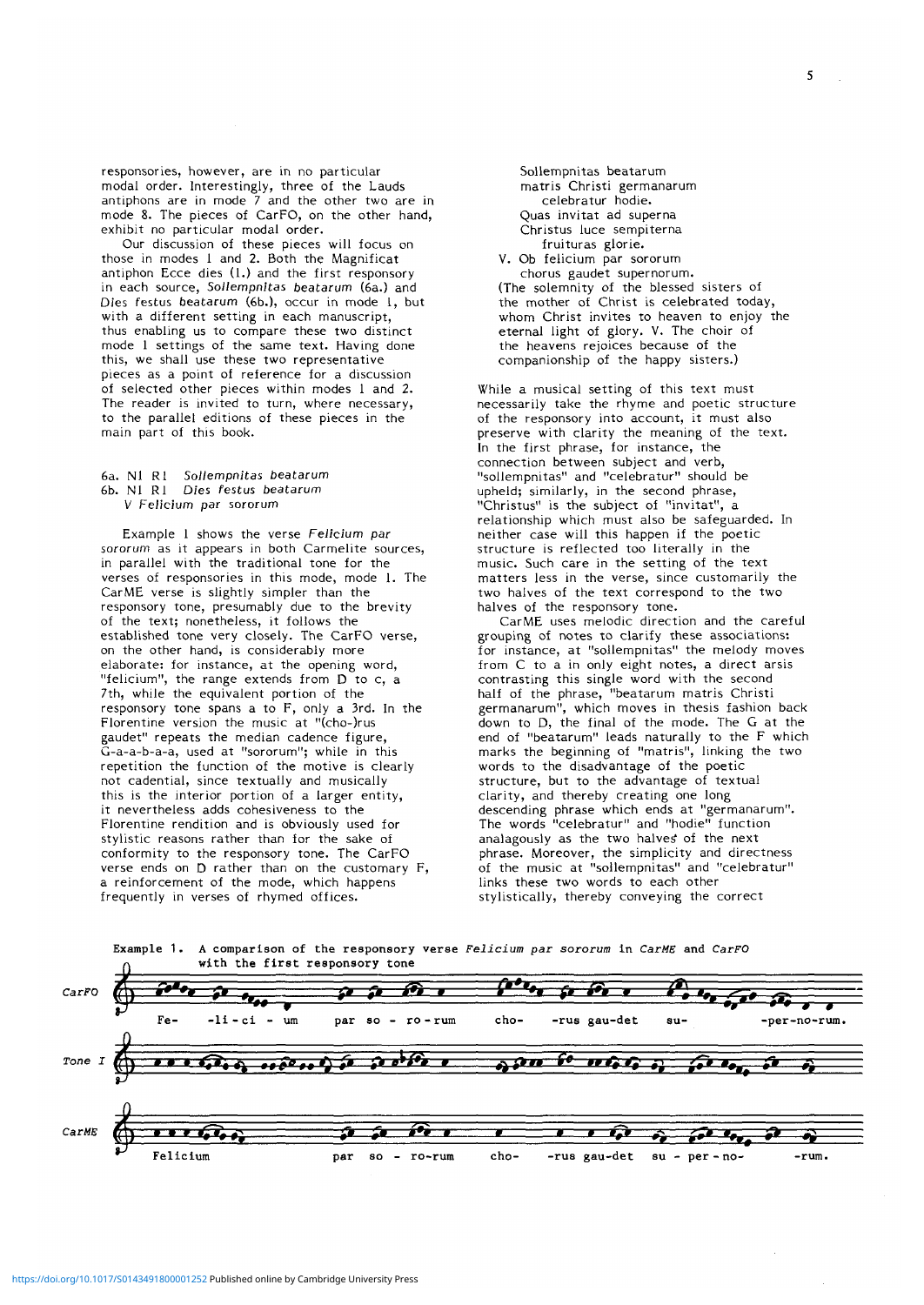meaning of the text. An analagous and equally important association occurs between "Quas invitat" and "Christus luce"; "fruituras" and the first half of "alleluia" follow the same principle, although here the association is of less consequence from the viewpoint of textual significance.

Musically, these phrase beginnings, as well as their endings, are significant for the shape of the piece in addition to the meaning of the text, and function in a question-response relationship to each other (Example 2).



The a-b-a motive common to the endings of "sollempnitas" and "invitat" adds further cohesiveness to these phrases, especially since it is the median cadence of the responsory formula, thus the same as the ending of "sororum" in the verse.

The endings of phrases such as G-F at "superna" and E-D at "alleluia" create a sense of unity and drive to the final D. Taken as a group, these phrase terminations form a direct line:  $G_{\cdots}F_{\cdots}E_{\cdots}D_{\cdots}C_{\cdots}D_{\cdots}$  The melodies of the first and second half of each phrase thus establish a clear sense of direction within the piece, while at the same time reinforcing the meaning of the text.

The CarFO verion of the same responsory emphasizes a and D not only as terminations of phrases, but in the interior of the phrases as well: thus, in the first phrase D occurs at the end of each word, "dies", "festus" and "beatarum", while in the second phrase a occurs at the end of "matris" and "germanarum". Such a grouping of musical phrases through emphasis on one or another of these notes characterizes this responsory. A clear sense of movement and definition prevails among the musical phrases. For instance, the range of the phrase "matris Christi germanarum" extends from F to e, and it terminates on the reciting tone a; this phrase is thus one of considerable movement, situated between the relatively stable phrases "Dies festus beatarum" and "celebratur hodie", each of which has a restricted range and ends on D, the final of the mode. So it might be said that D serves as a point of repose and a as a focus of movement, the shift from one to another giving the piece its sense of direction.

In this instance the musical structure coincides with the textual format of the responsory. However, while the inclusion of "beatarum" with "dies festus" in the same musical phrase corresponds to the poetic structure of the responsory, it weakens the coherence of the text, since "beatarum" more properly belongs with "matris Christi germanarum".

The use of common melodic material promotes musical cohesiveness within the responsory: thus both "Quas invitat" and "sempiterna" begin with the motive D-a-b and end with G-a-a; this is a purely melodic connection, however, as the text itself does not warrant such an association. A similar use of the same termination figure occurs at "luce" and "glorie", again for purely musical reasons.

Thus the two sources display different techniques of defining shape and movement while setting the same text. The Florentine version adopts a freer approach to the melodic construction of the piece, and closely follows its poetic form. The Mainz version, by contrast, is melodically the more simple and direct, but takes greater pains to convey the meaning of the text.

### 13. N2 R2 Mirande propagines V Sic ex Anna

The second mode responsory *Mirande propagines* is common to both the Mainz and the Florentine Carmelite traditions, but the entire chant is identical in both sources, a highly unusual situation in this office. We have already pointed out the significance of its text and the way it reflects on the sisters' origins and offspring, thereby relating the antiphons of the second nocturn to those of the third. Our musical discussion of this chant begins with a comparison of the verse, *Sic ex Anna,* from both Mainz and Florentine Carmelite sources with the traditional second responsory tone, shown in Example 3 (next page).

While the first half of the verse closely follows the responsory tone, probably because of the brevity of the text, the second half clearly departs from it. Thus the three-note figure at "omnes" is not only an elaboration of the single note D from the responsory tone, but the descent to A also exploits the range of the second mode, thereby providing the necessary identification with the second mode that conformity to the responsory tone would otherwise supply. The main departure from the responsory tone occurs at "maris" in the figure extending from D to a, which establishes the upward limit of the range on a instead of on the customary G; this expanded range is all the more striking, given the brevity of this section. The verse terminates on D rather than on C, a characteristic affirmation of the final of the mode; thus by exploiting the range of the second mode, from A at "omnes" to a at "maris", and by ending on the final of the mode, this verse ending on the final of the mode, this verse framework, an identification rendered necessary framework, an identification rendered necessary by its departure from the commonly accepted responsory verse.

In the responsory itself, the musical phrases carefully follow and reinforce the textual ones. The terminations fall on D at "propagines" and "vite", F at "procreantur" and D again at "homines" and "vite". The constant reiteration of D can leave little doubt as to the intended mode. By reinforcing the poetic structure, the music emphasizes particular ideas, such as "tres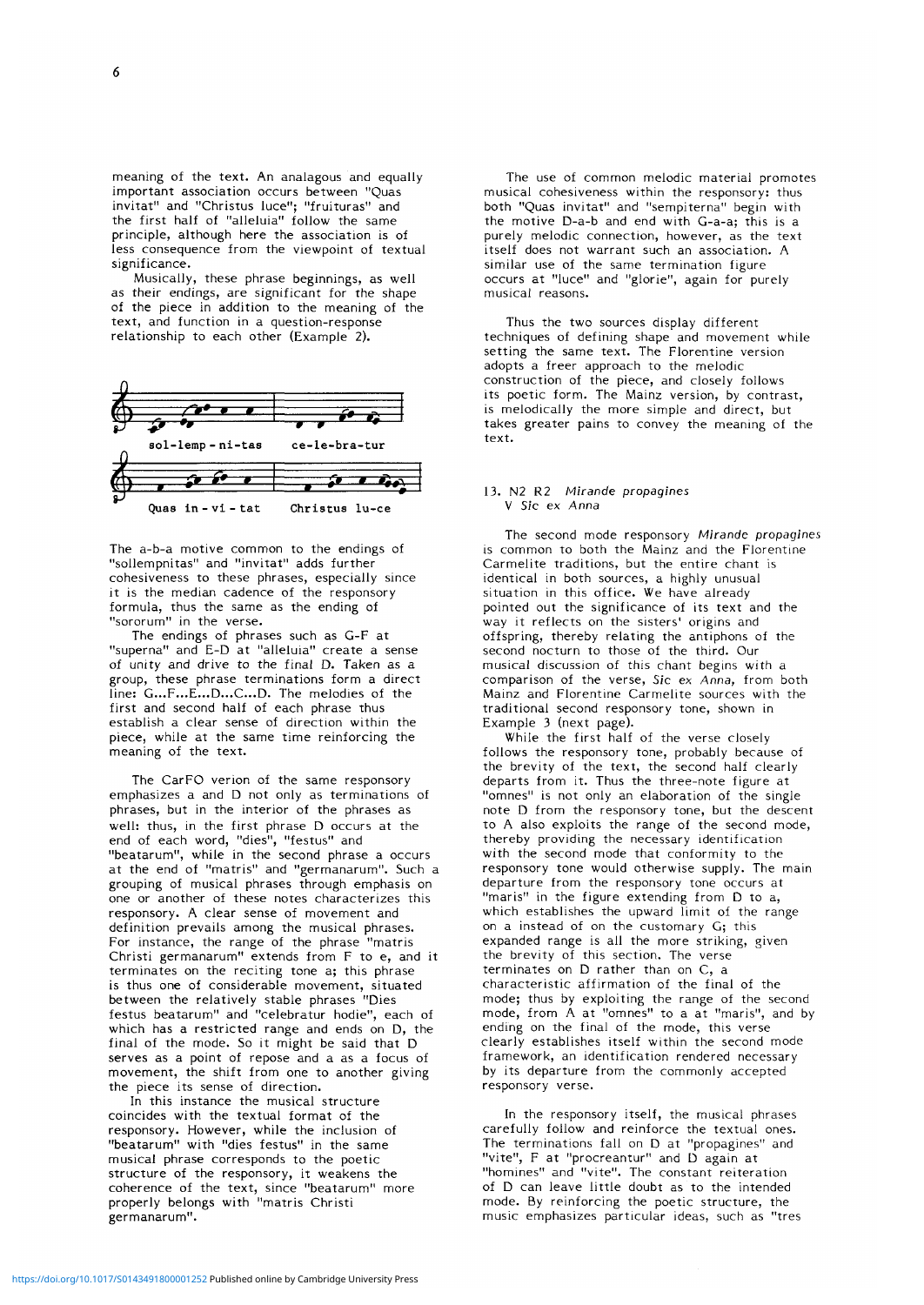

Example 3. A comparison of the responsory verse *Sic ex Anna* in *CarME* and *CarFO* with the second responsory tone.

ex una vite", the three offspring stemming from the one life of St.Ann, set in a more or less self-contained musical phrase. The crucial separation of "ex quibus sex homines" from "et creator vite" mentioned earlier is clarified by the D termination point at "homines" which clearly signals that what follows is a distinct phrase. Thus the musical structure clearly reinforces specific theological points being asserted in the text.

The D-C-A-C-D-D figure at "omnes dicte", which so firmly establishes the verse in mode 2, occurs twice in the responsory itself in slightly varied form, at "mirande" and "creator". The three instances may be compared thus:

| mirande     |     | DCDCA     |     |  | CDD.  |  |
|-------------|-----|-----------|-----|--|-------|--|
| et creator  |     | DC CACBCD |     |  |       |  |
| omnes dicte | n c |           | A a |  | c n n |  |

Not only do these three instances clarify the mode of the piece, they also establish a thematic relationship which unifies the chant as a whole. Similarly, the music at "vite" (first time) is the same pattern as at "maris stelle":

"vite" "maris stelle" DC DFFD ECD FGa aGFED CD D DC DFED ECD FGa aGFED EFEDCD D

This use of the same cadential formula for responsory and verse gives the responsory a sense of cohesiveness and unity; in fact all the four D-cadences mentioned above, at "propagines", "homines" and twice at "vite", use the figure F-D-C-D-D (with an extra E in the final "vite").

The responsory develops from an elaboration of D at the beginning to an emphasis on a at "generantur" and F at "procreantur", before another elaboration of D in the concluding section.

## 8. Nl R3 Hodie *Maria Iacobi*

The setting of this responsory in CarFO shows just how independent of traditional patterns a piece from a rhymed office may be. The range of this mode 1 responsory extends from C to d. The verse does not follow a responsory tone, but its range from C to G falls within the range of the mode.

The chant artfully avoids interior cadences on the tonic D, exploiting the dominant a instead. But the customary points of emphasis in mode 1 are often avoided, as in the very first phrase, with C at the end of "hodie", a G ending for "sollemnitas" and F for "celebratur". By emphasizing notes other than tonic and dominant at significant textual points, the composer creates an effect of movement, shifting from one point of tonal focus to the next until some stability is attained. Almost by way of compensation, a is emphasized in the phrase "Marie Iacobi et Salome". The pattern of notes which reinforces a at intermediate cadence points, a-a-b-a-a, occurs at "Salome", points, a a b a a, occurs at saiding, responsory, and at "igitur" and "totis" in the verse. The tonal stability thus enhanced is tested and ultimately reinforced by the more indirect approach to the cadence in the verse at "Ipsarum consortes effici valleamur", with its E-C-E-G chain of thirds.

## 1. MA Ecce *dies gloriosa*

The first Magnificat antiphon receives two different mode 1 settings, enabling us once again to compare the different sources in like situations, for the text is identical in both.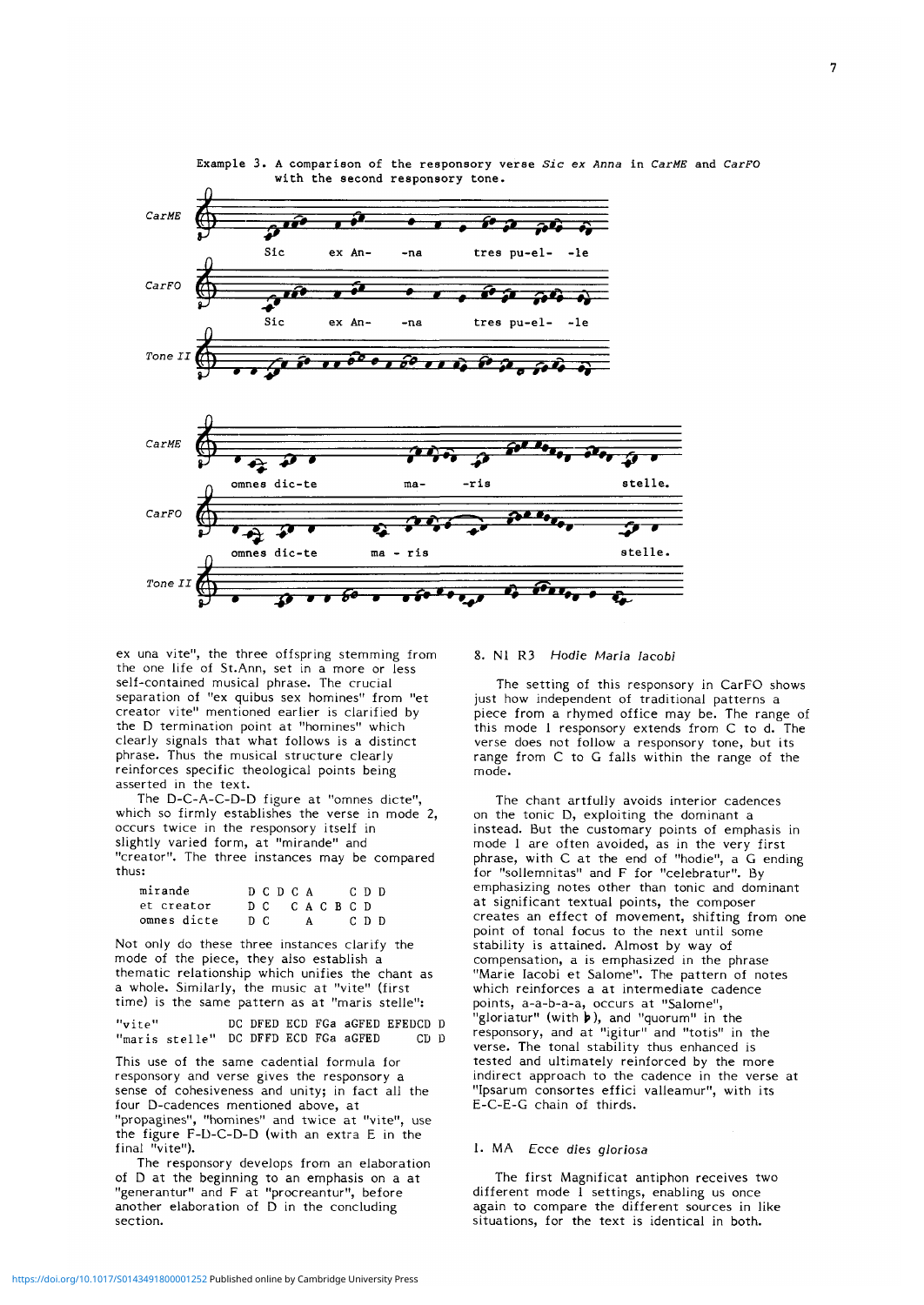The two sources have similar melodic motives for the opening "Ecce", and again for the closing "alleluia". This may be due to the use of stock phrases common to several traditional mode 1 Magnificat antiphons; or possibly the Florentine version of the antiphon was at least known to the Mainz Carmelites, if not actually revised by them.

Although both CarME and CarFO group the piece into two periods, "Ecce ... vehi" and "deum ... alleluia", the manner in which they do so and the way in which they relate the music to these common opening and closing motives is altogether different. In CarME, for instance, the F-D-C movement at "Ecce" and the F-E-D movement at "alleluia" beome structural forces in the construction of phrases. Thus the seven endings of text lines are associated with the following musical cadences:

| gloriosa    |     | FED   |               |     |
|-------------|-----|-------|---------------|-----|
| gratiosa    | DE. | FED   |               | C   |
| matris dei  |     |       | <b>FEDEDC</b> |     |
| sursum vehi | E.  | F E D |               | C D |
| propicium   | E.  | F     | Ð             | CС  |
| fidelium    | E.  | FED   |               | СC  |
| alleluia    | E   | FEDD  |               |     |

The upper parts of the modal range are not exploited, and other tonal areas do not assume any significance. Nevertheless, the interplay between C and D as melodic goals suffices to give structure and balance to the antiphon.

CarFO presents a more florid version of the antiphon, and uses the conventional dominant, a, as an alternative intermediate cadence point. Thus where CarME has the first four cadence points on D, C, C and D, in CarFO they fall on a, a, F and D, with a consequently greater sense of openness and movement. The CarME melody reaches c once, but it is CarFO which exploits the upper register more often and more successfully. At the same time the use of the concluding E-F-E-D figure from "alleluya" at "sorores" and "sursum vehi" helps achieve structural unity.

# lib. N2 A3 *Et Maria Salome*

The three other mode 1 antiphons in CarFO, Et *Maria Salome, Cum Maria Magdalene* and *Maria primogenita,* all end with the same standard cadence figure as Ecce *dies,* E-F-E-D. In CarME, on the other hand, the single other mode 1 antiphon, *Gratuletur civium,* prefers an alternative cadence formula, while utilizing the opening one.

The antiphon *Et Maria Salome* in CarFO illustrates the care with which such a melody was composed. Each of its two phrases has a median cadence on a and final on D, yielding a sense of arsis and thesis within each phrase; in fact, "proles e(rudita)" and "fuit in(signita)" have the same music. The third line revives the upward thrust of the opening line, so that the second half is not a mere repeat of the first, thereby creating a sense of overall shape in the antiphon. While the opening motive is particularly common in the chant repertory, the manner in which it and the other motives are combined to give the antiphon shape reveals much artistic expertise.

The Lauds antiphons in CarME; other tetrardus antiphons

It is an interesting feature of this feast that four of the Lauds antiphons in CarME are in mode 7 and the fifth is in mode 8. Textually these five Lauds antiphons all relate one aspect or another of the coming of the three Marys to the tomb of the Lord; musically they are interrelated as well, holding in common several of the melodic patterns appropriate to the tetrardus mode. Three of the Florentine antiphons and one additional Mainz antiphon also occur in mode 7, thereby expanding the possibilities for motivic comparison. Since one additional Mainz antiphon is in mode 8, it too will be included in our comparison.

The textual arrangement of the five Lauds antiphons in CarME is significant:

#### 21. L Al

Cum Maria Magdalene / sorores venerunt / et ungentum fide plena / mane portaverunt. 22a. L A2

Ad sepulchrum domini / socie beate / choruscante veniunt / solis claritate.

23a. L A3 Hee cum aromatibus / intrant monumentum /

ubi corpus domini / non fuit inventum. 24a. L *M*

Et intrantes iuvenem / splendidum sedere / vident stola candidum / et obstupuerunt. 25a. L A5

Quis revolvet lapidem / ab ostio querunt / revolutum quem lapidum / tam cito viderunt.

The themes of the antiphons are: the setting out with ointments (A1); coming by early morning light to the tomb (A2); entering and not finding the body (A3); finding the young man standing guard (A4); and seeing the stone which had been rolled away (A5). The 5th antiphon is clearly out of order here: it should be the third antiphon if the biblical sequence were correctly followed; that is, the women would have to see that the stone was rolled away before they could enter the tomb. No satisfactory explanation of the illogical order presents itself, though it is possible that the availability or otherwise of tetrardus pieces may have caused it.

The five Lauds antiphons in CarFO, by contrast, preserve the logical sequence of events:

21. L Al

Cum Maria Magdalene ... (mode 1) 22b. L A2

Ad sepulchrum veniunt ... (mode 2) 23b. L A3

Quis revolvet lapidem ... (mode 5) 24b. L A4

Et intrantes splendidum ... (mode 3) 25b. L A5

Respondens autem angelus dixit mulieribus nolite timere scio enim quern Ihesum queritis alleluia, (mode 7)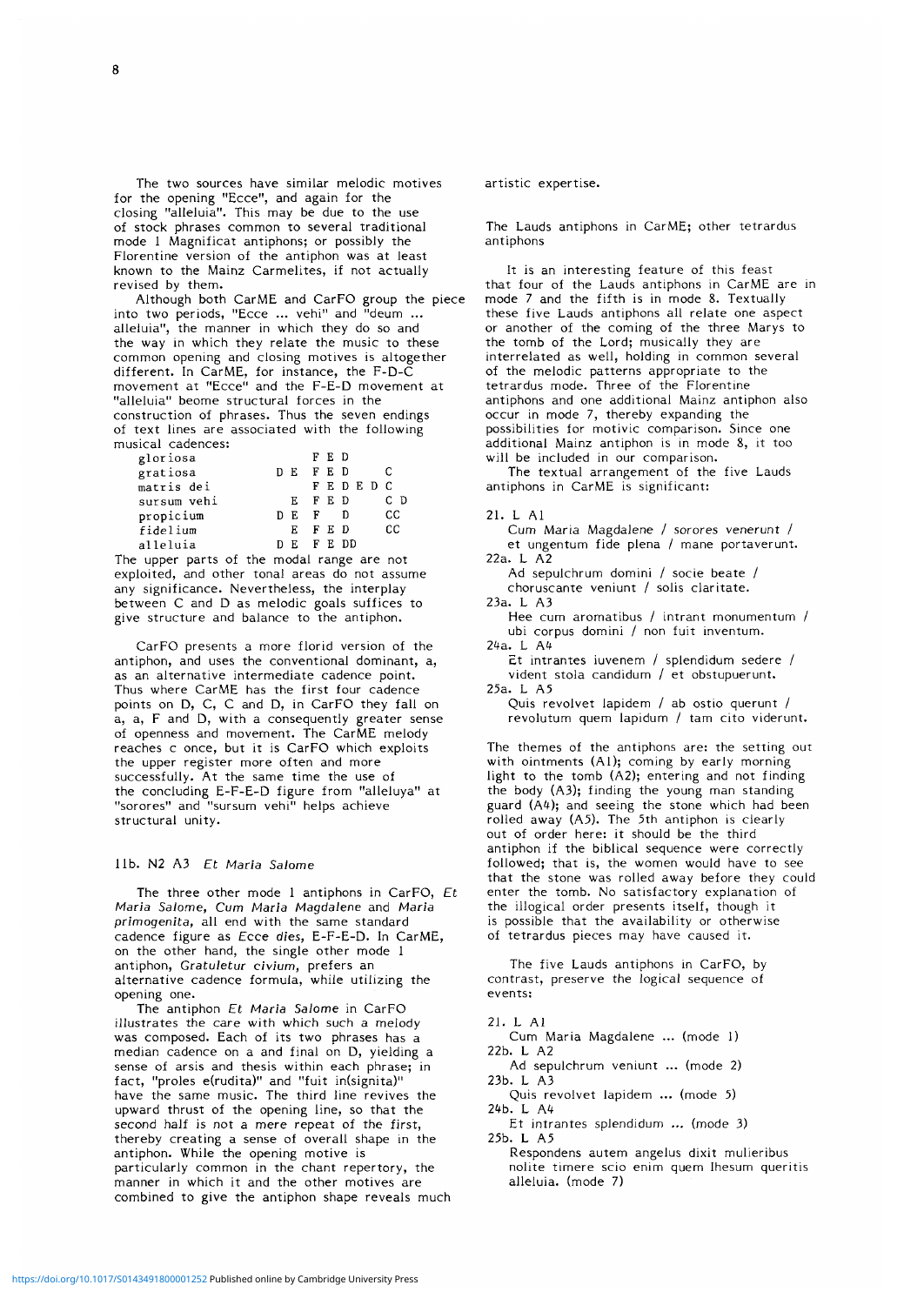In CarFO, Quis *revolvet* is correctly positioned as the 3rd antiphon; the reassurance of the angel in *Respondens autem* correctly accommodates the order of activity, although the modal order initiated by the 1st and 2nd antiphons is not carried through.

Quis revolvet, the 5th antiphon in CarME, is a brief and simple four-phrase antiphon with a limited range, F to d. Musical phrases parallel the textual ones, with terminations on G, c, G and G. The first and third phrases, containing the same key text words, are musically similar. The similarity extends to the opening of the second and fourth phrases, but these take up the different options of continuation (moving up to c, which necessitates further melodic development) and closure (on the final G) (Example 4):



ab o-sti-a que-runt tam ci - to vi-de-runt

The 'answer' to the women's question is thus apparent musically as well as textually.

By contrast, the music in CarME of the 4th Lauds antiphon, *Et intrantes,* does not strictly conform to the poetic structure of the piece, with the positive result of enhancing its textual clarity instead. Metrically the piece should divide:

Et intrantes iuvenem / splendidum sedere / vident stola candidum / et obstupuerunt.

But the musical division occurs differently: Et intrantes /

iuvenem splendidum sedere vident stola candidum /

et obstupuerunt.

In other words, the phrases "Et intrantes" and "et obstupuerunt" correctly divide the action, separating what the three Marys did from what they saw. "Et intrantes" has c as a reciting note, then falls onto G for a cadence, "iuvenem ... candidum" similarly elaborates c as a reciting tone before moving down to a and terminating on G. The whole of the concluding phrase "et obstupuerunt" is pitched lower, which makes the final G cadence the more decisive. Musical rather than poetic structure clearly reinforces the meaning of the text here.

Example 5 compares the 2nd Lauds antiphon Ad *sepulchrum* in CarME with an established mode 7 antiphon as given in the *Antiphonale Romanum* [13], Ecce sacerdos. Structurally the two are the same. In fact, all five Lauds antiphons in CarME emphasize c as a secondary tonal center or reciting tone, like those antiphons represented by Ecce sacerdos.

Example 5. A comparison of the antiphon Ad sepulchrum from CarME with the antiphon Ecce sacerdos from the Antiphonale Romanum



In addition to the modal unity of these Lauds antiphons, many of them use the same or similar melodic figures. These are also to be found in the other mode 7 antiphons in the Mainz and Florence Carmelite sources, and they are naturally drawn from the greater family of traditional mode 7 antiphons. Example 6 presents the incipits of the Mainz Carmelite Lauds antiphons *Cum Maria Magdalene* and *Quis revoivet,* together with *Maria mater Iacobi* from CarME and *Respondens autem* from CarFO. One can readily see that all these pieces make use of the same skeletal figure: G-c-a-G-F-G-a-G.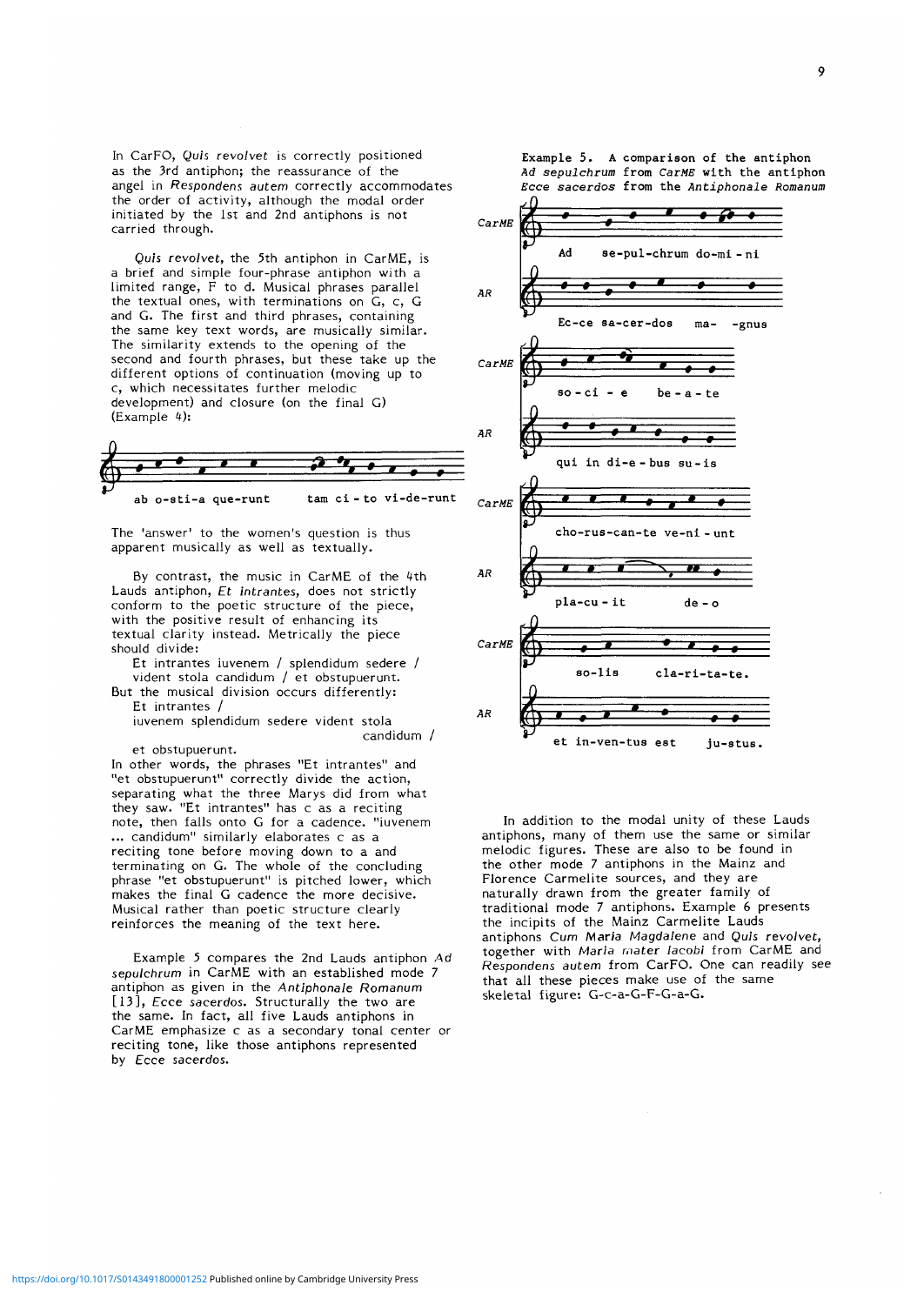

Four of the Lauds antiphons in CarME have a recitation tone plus intermediate cadence point in common: (c-c-)c-b-a-c-b (Example 7).



The following termination formula is found in three Mainz antiphons: a-G-F-E-F-G (Example 8).



Another is to be found (with a certain amount of variation) in one Mainz and three Florence antiphons: c-d-a-G (Example 9).



## Conclusions

Our examination of the mode 1 and mode 2 chants demonstrates that the two Carmelite sources use a different approach to the setting of the same text. CarME takes greater pains to reinforce the meaning of the text, occasionally at the expense of musical elaboration; CarFO tends to take the poetic structure as its starting point, with less attention to the significance of particular words or phrases. The CarME office has at least a partial modal ordering of chants, and has all the Lauds antiphons in tetrardus mode. The CarFO chants, however, are more likely to exploit the purely musical possibilities of a piece, with wider ranges and a greater variety of tonal centers.

Despite the greater musical elaboration, CarFO sometimes employs traditional formulas where CarME does not, as in the three mode 1 antiphons with a common termination in CarFO. Both sources use common formulas for incipits, intermediate cadence points and terminations among their antiphons in modes 7 and 8.

Thus the chants for the office of the Three Marys illustrate the extent to which legend and local devotion could permeate the medieval liturgy, as well as the boundaries convention established for such extra-biblical digression; the legendary aspects of this devotion never infringed upon doctrinal issues such as the Immaculate Conception of Mary or the divinity of Jesus. In an analagous musical sense, such features as extended range, innovative choice of pitches for emphasis and digressions from established responsory tones, never impinged upon the modality of a given chant.

While the Feast of the Three Marys certainly did not originate with the Carmelites, it found within the Order a receptive attitude and a willingness to preserve and disseminate these chants. Furthermore, it is entirely possible that some of these melodies may actually have originated within a Carmelite house, although the absence of sources and legislative documentation renders this impossible to